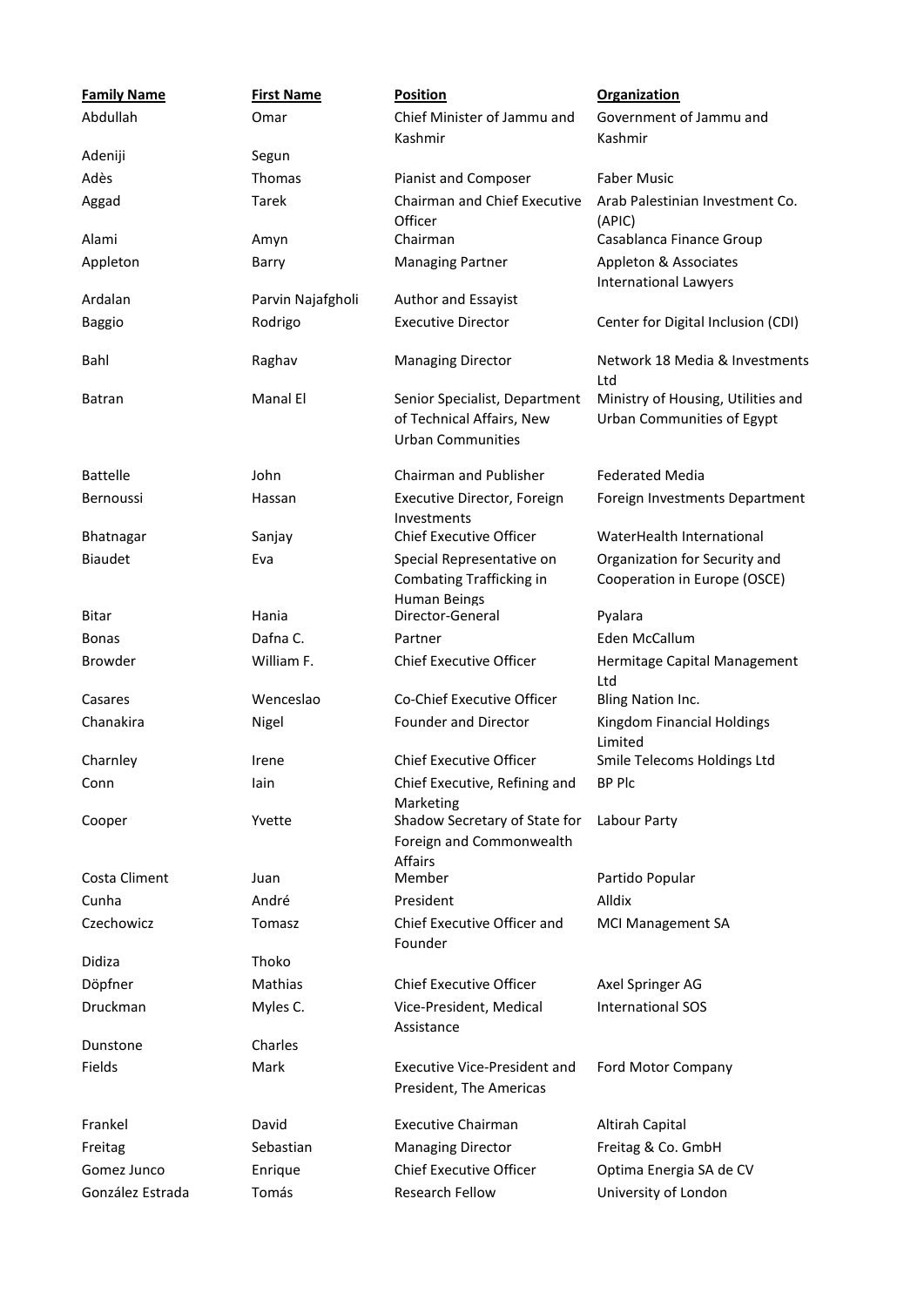| Grove                   | Patrick             | Group Chief Executive Officer                                          | Catcha Media Group                              |
|-------------------------|---------------------|------------------------------------------------------------------------|-------------------------------------------------|
| Hadfield                | Tom                 | Serial Entrepreneur                                                    | Impactanation                                   |
| Halstead                | Ted                 | Founder                                                                | New America Foundation                          |
| Harthy                  | Assilah Z. Al       |                                                                        |                                                 |
| Hayat                   | Nezha               | Member of the Management<br>Board                                      | Société Générale Maroc                          |
| Hidary                  | Jack D.             | <b>Global EV Leader</b>                                                | Hertz Global Holding Inc.                       |
| Hobson                  | Mellody             | President                                                              | Ariel Capital Management Inc.                   |
| Jackson                 | Tim                 | Trustee                                                                | Argentarius Foundation                          |
| Kamenetzky              | David               |                                                                        |                                                 |
| Kempff Bruno            | Carlos E.           | <b>Chairman and Chief Executive</b><br>Officer                         | Santa Monica Cotton                             |
| Lam Joy-Shan            |                     | <b>Managing Director</b>                                               | Hong Kong Economic Journal                      |
| Larsson                 | Per E.              |                                                                        |                                                 |
| Lee Jaewoong            |                     | <b>Founder and Senior Partner</b>                                      | sopoong ventures                                |
| Leisztinger             | Tamas               | Chairman and Chief Executive<br>Officer                                | Arago Holding                                   |
| Li                      | Lu                  | <b>Founding General Partner</b>                                        | Himalaya Capital                                |
| Ma Yun                  | Jack                | Chairman and Chief Executive<br>Officer                                | Alibaba Group                                   |
| Mallinckrodt            | Edward              | Partner                                                                | Mauryan Capital                                 |
| Malomo                  | Olukunle            | Director, CEB Solutions                                                | The Corporate Executive Board<br>Company (CEB)  |
| Marshall                | Melanie D.          | Producer                                                               | <b>BBC World News</b>                           |
| <b>Martinez Staines</b> | Javier              | Director-General, Editorial                                            | <b>Editorial Televisa</b>                       |
| Matsumoto               | Oki                 | <b>Chairman and Chief Executive</b><br>Officer                         | Monex Group Inc.                                |
| Mavuso Mbatha           | Zanele              | <b>Managing Director</b>                                               | Dema Capital                                    |
| McLaughlin              | Andrew              |                                                                        |                                                 |
| Mesa Zuleta             | Gabriel             | Secretary-General                                                      | Grupo Aval                                      |
| Mikitani                | Hiroshi             | Chairman, President and Chief Rakuten Inc.<br><b>Executive Officer</b> |                                                 |
| Mkhize                  | Imogen N.           | Director                                                               | Sasol Limited                                   |
| Nanda                   | Nikhil              | Joint Managing Director                                                | The Escorts Group                               |
| Nasreen                 | Taslima             | Author                                                                 |                                                 |
| <b>Neivelt</b>          | Indrek              |                                                                        |                                                 |
| <b>Newmark</b>          | Evan M.             |                                                                        |                                                 |
| Nowak                   | Arkadiusz           | President                                                              | Instytut Praw Pacjenta I Edukacji<br>Zdrowotnej |
| Ó'Lachtnáin             | Antóin              |                                                                        |                                                 |
| Obaseki                 | Godwin N.           | <b>Founder and Chief Executive</b><br>Officer                          | Afrinvest West Africa Limited                   |
| Obrist                  | Hans U.             | Curator                                                                | Musee d'Art Moderne de la Ville<br>de Paris     |
| Rana                    | Siddhartha S. J. B. | President                                                              | The Soaltee Group                               |
| Rodriguez Zapatero      | José Luis           |                                                                        |                                                 |
| Rottenberg              | Linda               | Co-Founder and Chief<br><b>Executive Officer</b>                       | Endeavor                                        |
| Rudasingwa              | Theogène            |                                                                        |                                                 |
| Rui Chenggang           |                     | Director and Anchor                                                    | China Central Television (CCTV)                 |
|                         |                     |                                                                        |                                                 |